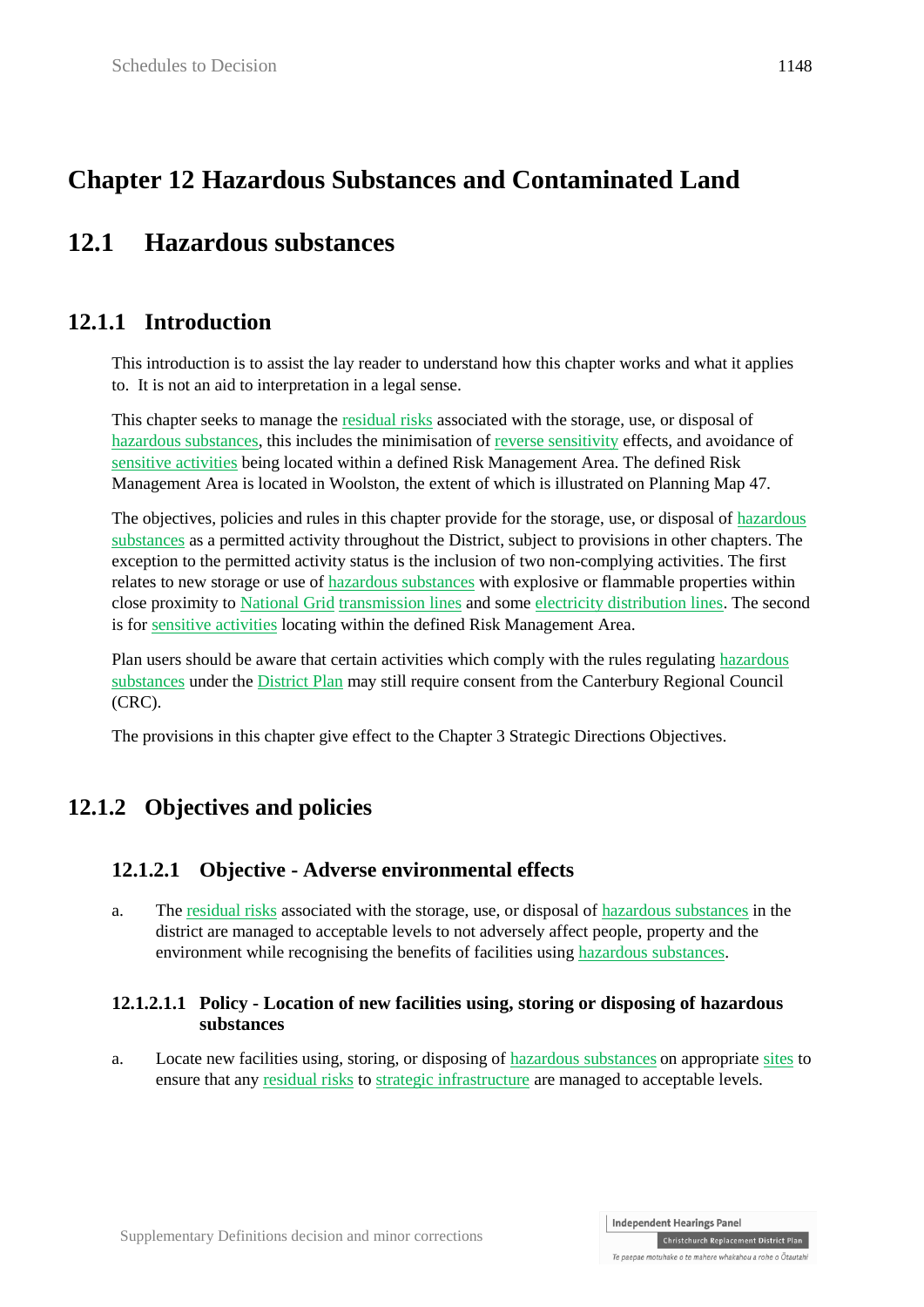#### **12.1.2.1.2 Policy – Identifying and managing individual and cumulative effects of facilities using, storing, or disposing of hazardous substances**

a. Identify the individual and cumulative effects associated with facilities using, storing or disposing of hazardous substances and manage residual risks to people, property and the environment to acceptable levels.

### **12.1.2.2 Objective - Risk and reverse sensitivity effects**

a. Sensitive activities are established at suitable locations to minimise reverse sensitivity effects on and avoid unacceptable risks from established facilities using, storing or disposing of hazardous substances.

### **12.1.2.2.1 Policy - Establishment of sensitive activities**

- a. The establishment of sensitive activities in close proximity to existing major facilities using, storing or disposing of hazardous substances shall be:
	- i. avoided in the first instance when that facility or area includes strategic infrastructure or where the sensitive activity may be exposed to unacceptable risk; and
	- ii. minimised, to allow such facilities to carry out their operations without unreasonable reverse sensitivity constraints.

#### **12.1.2.2.2 Policy - Risk Management Areas**

a. Avoid sensitive activities locating within Risk Management Areas where these have the potential to be exposed to unacceptable risk and /or may otherwise constrain the development, operation, upgrading or maintenance of bulk fuel and gas terminals.

Note: The Risk Management Areas are shown on Planning Map 47. The geographic extent of these areas may be subject to a future plan change to have effect by  $31<sup>st</sup>$  March 2019 and any such plan change would need to be based on the findings of a Quantitative Risk Assessment.

### **12.1.2.3 Objective - Acceptable slope stability risks in relation to hazardous substances**

a. Residual risks of adverse effects from the use, storage, or disposal of hazardous substances are managed to acceptable levels in areas affected by slope instability.

#### **12.1.2.3.1 Policy - Risks and adverse effects within areas affected by natural hazards**

a. Design, construct and manage any proposal involving use, storage or disposal of hazardous substances within areas affected by slope instability to ensure residual risks are managed to acceptable levels.

Te paenae motubake o te mahere whakahou a robe o Ōtautabi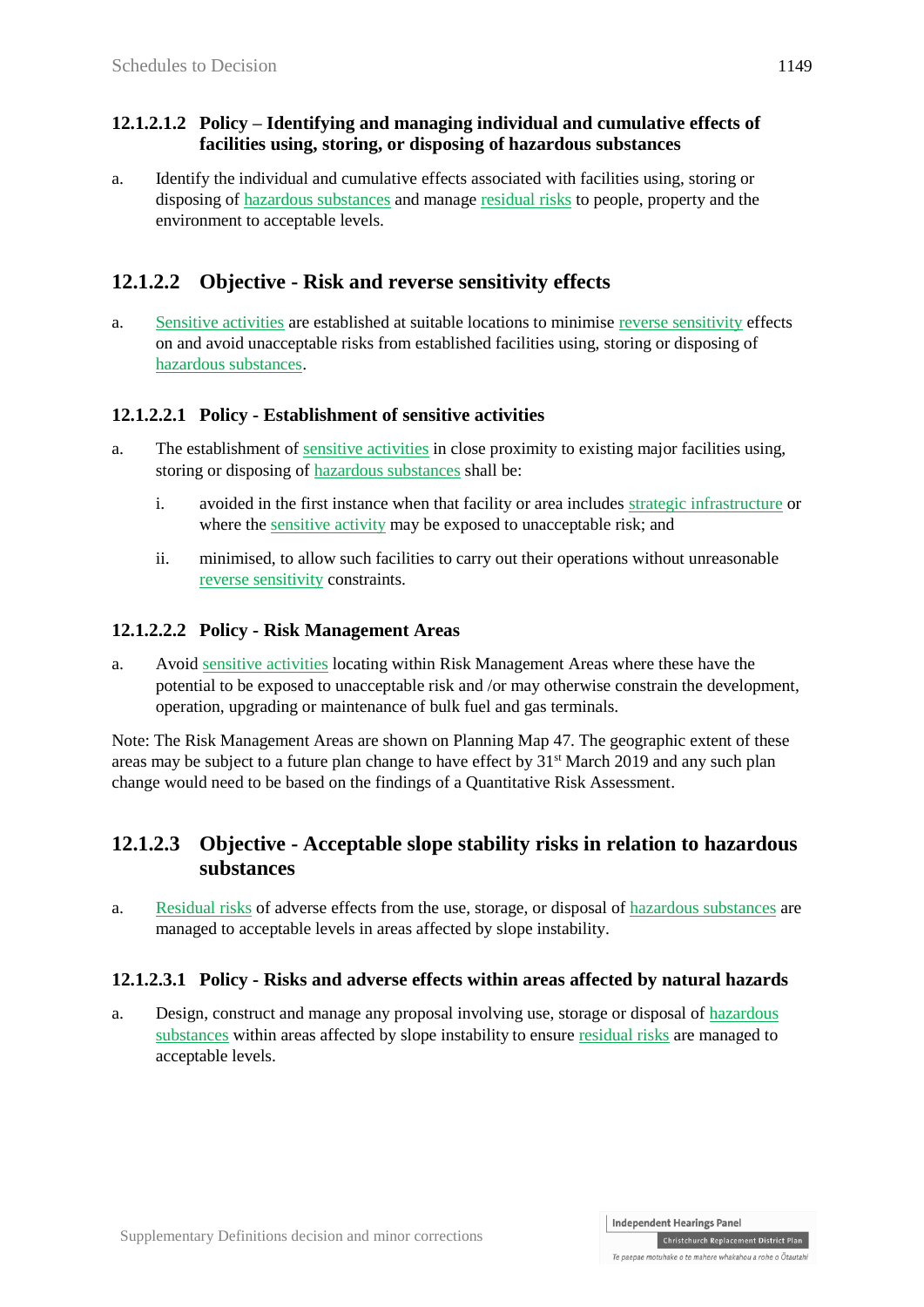# **12.1.3 How to interpret and apply the rules**

- a. The following rules apply to activities that involve the use, storage, and disposal of hazardous substances, and sensitive activities located within a defined Risk Management Area.
- b. There are regional rules applicable to the contamination of land, air and water associated with the storage, use, and disposal of hazardous substances. Certain activities which comply with the rules regulating hazardous substances under the District Plan may still require consent from the Canterbury Regional Council (CRC).
- c. The activity status tables and standards in the following chapters also apply:
	- **4** Papakāinga/Kāinga Nohoanga Zone
	- **5** Natural Hazards
	- **6** General Rules and Procedures
	- **7** Transport
	- **8** Subdivision, Development and Earthworks
	- **9** Natural and Cultural Heritage
	- 11 Utilities and Energy
	- **14** Residential
	- **15** Commercial
	- **16** Industrial
	- **17** Rural
	- **18** Open Space
	- **19** Coastal Environment
	- **21** Specific Purpose Zones

## **12.1.4 Rules - Hazardous substances**

### **12.1.4.1 Activity status tables - Hazardous substances**

#### **12.1.4.1.1 Permitted activities**

The activities listed below are permitted activities if they comply with anymeet the activity specific standards set out in this table.

Activities may also be non-complying as specified in Rule 12.1.4.1.2.

| <b>Activity</b> |                                                                                                                 | <b>Activity specific standards</b> |
|-----------------|-----------------------------------------------------------------------------------------------------------------|------------------------------------|
|                 | <b>P1</b> The use, storage or disposal of any hazardous<br>substance (unless otherwise specified in this plan). | Nil                                |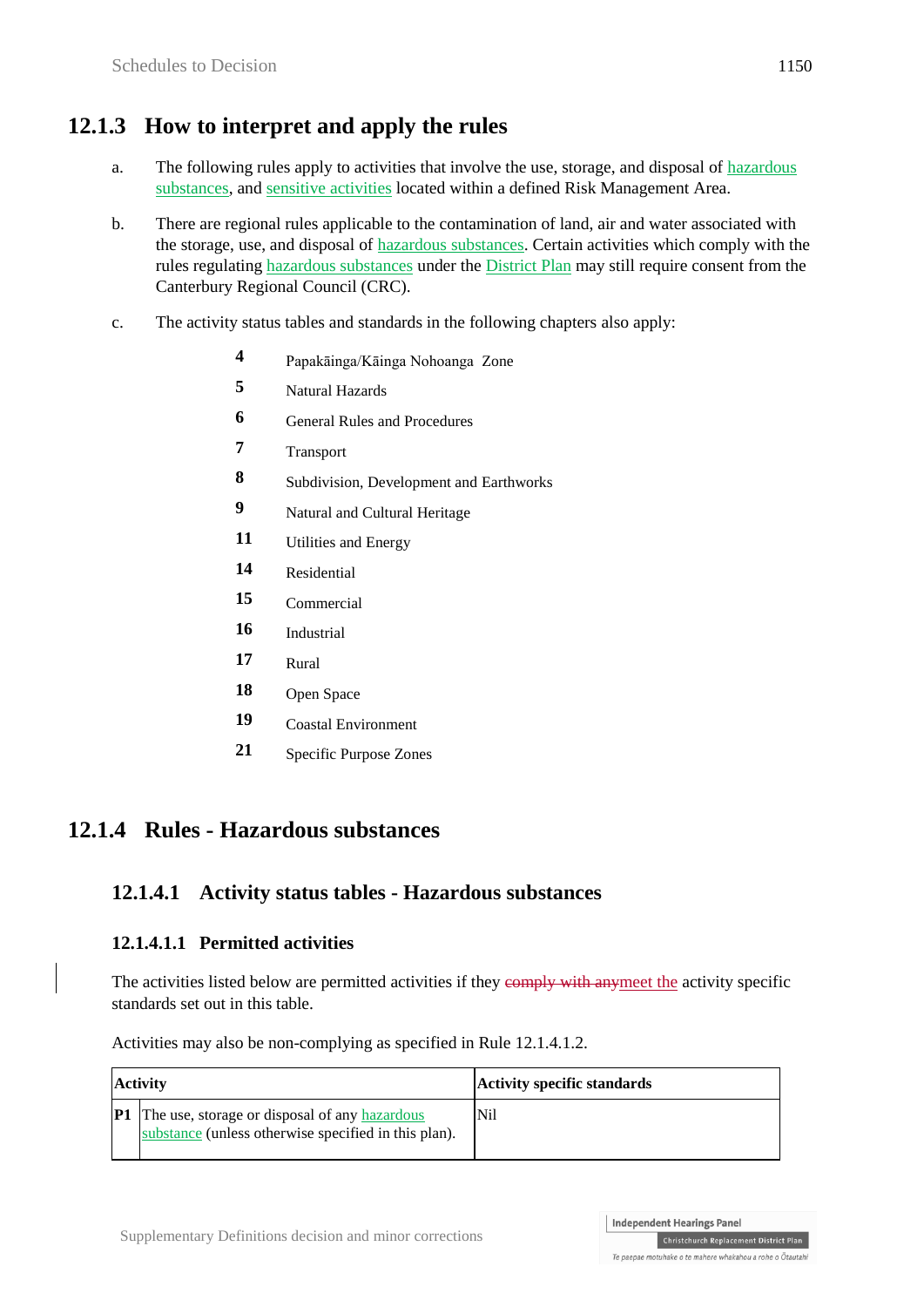### **12.1.4.1.2 Non-complying activities**

The activities listed below are non-complying activities.

|     | <b>Activity</b>                                                                                                                                                                                                                                                                                                                                                                     |  |
|-----|-------------------------------------------------------------------------------------------------------------------------------------------------------------------------------------------------------------------------------------------------------------------------------------------------------------------------------------------------------------------------------------|--|
| NC1 | a. Any new storage or use of hazardous substances with explosive or flammable properties<br>within:                                                                                                                                                                                                                                                                                 |  |
|     | $\mathbf{i}$ .<br>10 metres of the centre line of a 66kV National Grid transmission line or a 66kV<br>electricity distribution line; or                                                                                                                                                                                                                                             |  |
|     | ii.<br>5 metres of the centre line of a 33kV electricity distribution line; or                                                                                                                                                                                                                                                                                                      |  |
|     | 12 metres of the centre line of a 110kV or 220kV National Grid transmission line.<br>iii.                                                                                                                                                                                                                                                                                           |  |
|     | b. For the purpose of (a), the definition of $\frac{hazardu}{2}$ substances excludes the following<br>activities, facilities and quantities:                                                                                                                                                                                                                                        |  |
|     | storage of substances in or on vehicles being used in transit on public roads;<br>i.                                                                                                                                                                                                                                                                                                |  |
|     | ii.<br>installations where the combined transformer oil capacity of the electricity<br>transformers is less than 1,000 litres;                                                                                                                                                                                                                                                      |  |
|     | iii.<br>fuel in mobile plant, motor vehicles, boats and small engines;                                                                                                                                                                                                                                                                                                              |  |
|     | gas and oil pipelines and associated equipment that are part of a utility;<br>iv.                                                                                                                                                                                                                                                                                                   |  |
|     | retail activities selling domestic scale usage of hazardous substances, such as<br>V.<br>supermarkets, trade suppliers, and pharmacies.                                                                                                                                                                                                                                             |  |
|     | the accessory use and storage of hazardous substances in minimal domestic scale<br>vi.<br>quantities;                                                                                                                                                                                                                                                                               |  |
|     | fire-fighting substances, and substances required for emergency response purposes<br>vii.<br>on emergency service vehicles and at emergency service facilities                                                                                                                                                                                                                      |  |
|     | viii. activities involving substances of Hazardous Substances and New Organisms sub-<br>classes 1.4, 1.5, 1.6, 6.1D, 6.1E, 6.3, 6.4, 9.1D and 9.2D unless other hazard<br>classification applies;                                                                                                                                                                                   |  |
|     | the temporary storage, handling and distribution of national or international cargo<br>ix.<br>containers;                                                                                                                                                                                                                                                                           |  |
|     | waste treatment and disposal facilities (not within High Flood Hazard<br>х.<br>Management Areas and Flood Management Areas), and waste in process in the<br>Council's trade waste sewers, municipal liquid waste treatment and disposal<br>facilities (not within High Flood Hazard Management Areas and Flood<br>Management Areas) which may contain hazardous substance residues; |  |
|     | vehicles applying agrichemicals and fertilisers for their intended purpose.<br>xi.                                                                                                                                                                                                                                                                                                  |  |
| NC2 | Any sensitive activity located within a Risk Management Area. This rule shall cease to<br>have effect by 31 March 2019.                                                                                                                                                                                                                                                             |  |
|     | Note: The Risk Management Areas are shown on Planning Map 47. The geographic extent<br>of these areas may be subject to a future plan change to have effect by 31st March 2019 and<br>any such plan change would need to be based on the findings of a Quantitative Risk<br>Assessment.                                                                                             |  |

Note to be placed on Planning Map 47 under "Other Notations":

Te paepae motuhake o te mahere whakahou a rohe o Ōtautahi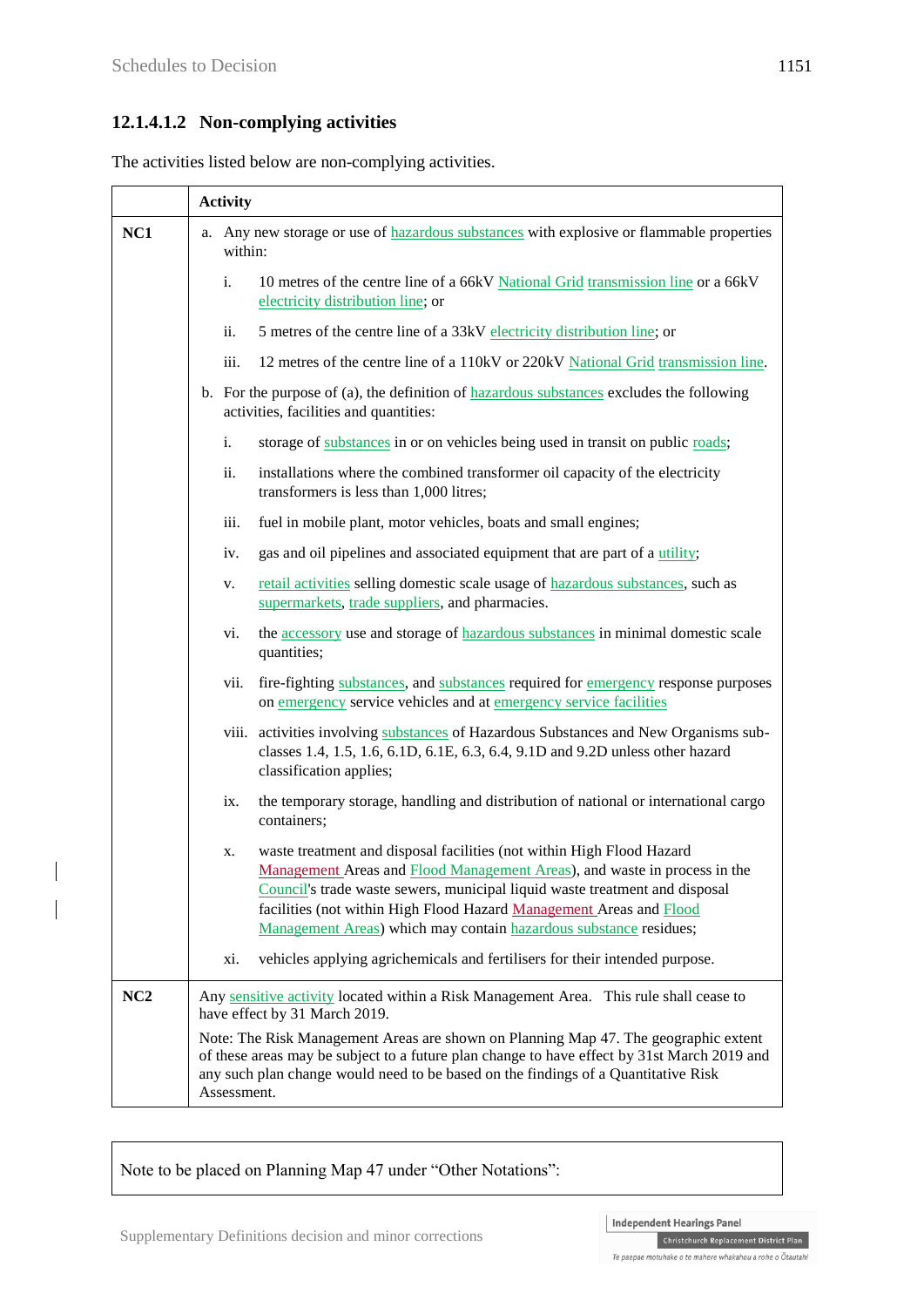Risk Management Area (refer Rule 12.1.4.1.2). *The geographic extent of these areas may be subject to a future plan change to have effect by 31st March 2019 and any such plan change would need to be based on the findings of a Quantitative Risk Assessment.*

# **12.1.5 Other methods**

- a. Education will be used to promote public awareness about the costs and benefits of hazardous substances and associated facilities, to encourage resource users to take responsibility for their own health and safety, and for management of the effects of their activities on the public and the environment.
- b. Industry Codes and New Zealand Standards and Guidelines will be utilised in some circumstances to provide the basis for controls on the use of hazardous substances.
- c. Develop specific guidelines to assist operators of facilities using, storing, or disposing of hazardous substancesin achieving compliance with relevant management requirements.
- d. Preparation and operation of site management systems and emergency plans to avoid or mitigate the risk of hazardous substances escaping into the environment.
- e. Promotion by government and local government of "Cleaner Production" and recycling principles, including methods and processes to improve operating efficiency and minimise the release of hazardous substances, or the use of alternative non-hazardous substances or technologies.
- f. Waste Disposal Guidelines will be used for the disposal of hazardous waste to Local Authority approved facilities to protect human health and the receiving environment from potential adverse effects. Advice may be given on pre-treatment requirements or alternative methods of disposal for non-acceptable wastes.
- g. Liaise with parties involved with hazardous substance use, such as the Canterbury rRegional cCouncil and adjoining territorial authorities, WorkSafe New Zealand, Ministry of Health, Ministry for the Environment, the Environmental Protection Authority (EPA), the New Zealand Police and owner/operators who use hazardous substances, to allow more effective risk management coordination.

Christchurch Replacement District Plan

Te paenae motubake o te mahere whakahou a robe o Ōtautabi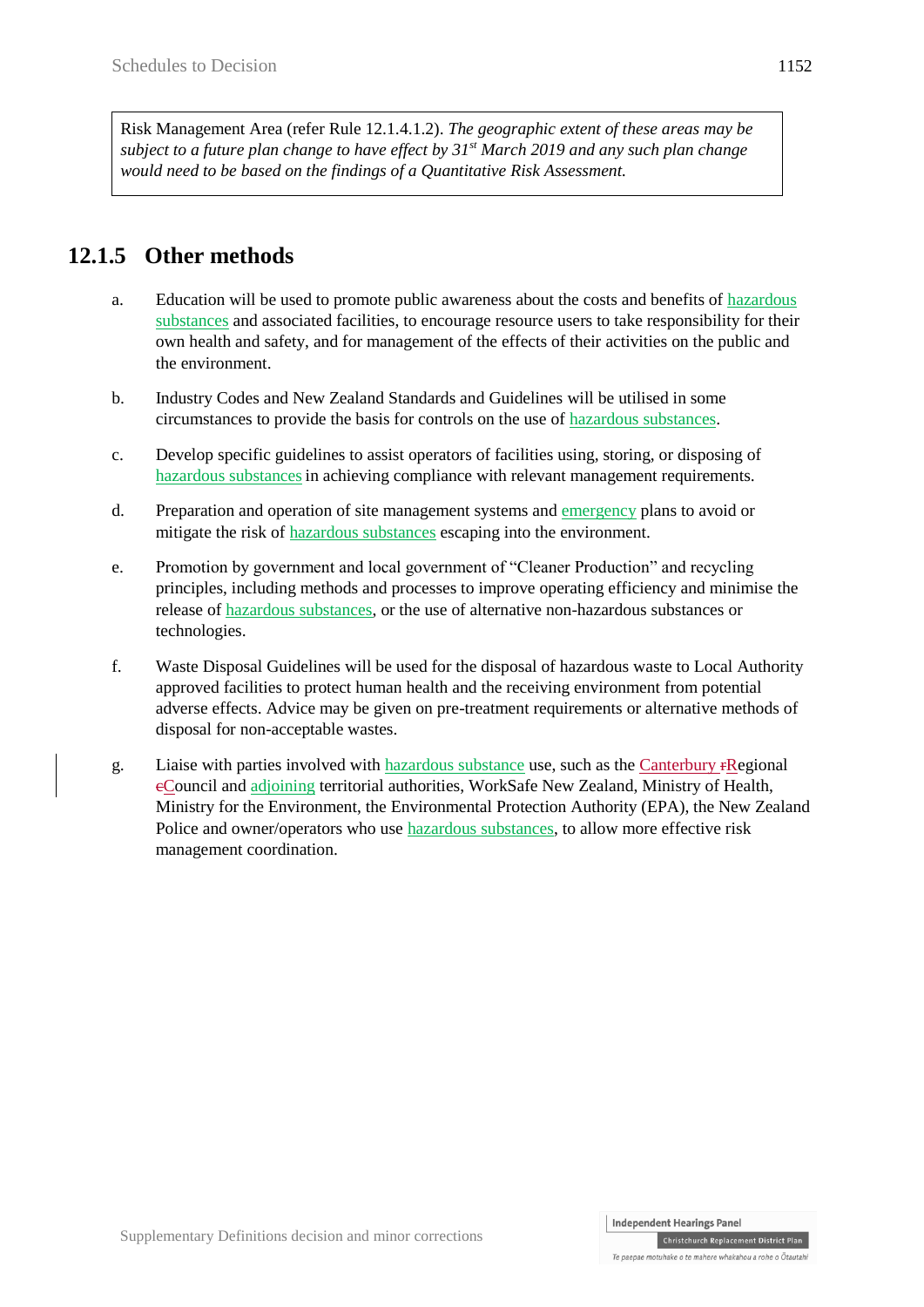# **12.2 Contaminated land**

### **12.2.1 Introduction**

This introduction is to assist the lay reader to understand how this chapter works and what it applies to. It is not an aid to interpretation in a legal sense.

This chapter seeks to manage the subdivision, use or development of land containing elevated levels of contaminants to protect human health and the environment, and to enable the land to be used in the future. It does this by providing a policy framework for contaminated land in the District, and in particular to enable observance of the Resource Management (National Environmental Standard for Assessing and Managing Contaminants in Soil to Protect Human Health) Regulations 2011 (Soil NES). This chapter contains no rules.

The provisions in this chapter give effect to the Chapter 3 Strategic Directions Objectives.

## **12.2.2 Objective and policies**

### **12.2.2.1 Objective - Contaminated land - managing effects**

a. Land containing elevated levels of contaminants is managed to protect human health and the environment, which includes significant natural and Ngāi Tahu cultural values from the adverse effects of subdivision, development and use of contaminated land and natural hazards, including from site investigations, earthworks and soil disturbance, and to enable the land to be used in the future.

#### **12.2.2.1.1 Policy - Best practice approach**

a. Require any proposal to subdivide, use or develop contaminated land or potentially contaminated land to apply a best practice approach to investigate the risks, and either remediate the contamination or manage activities on contaminated land to protect people and the environment.

Note: The status of some activities will be determined by the requirements of the Resource Management (National Environmental Standards for Assessing and Managing Contaminants in Soil to Protect Human Health) Regulations 2011. Reference should be made to the Ministry for the Environment website for a copy of these regulations, a user's guide, and documents incorporated by reference in these regulations.

#### **12.2.2.1.2 Policy – Remediation**

a. Remediation of contaminated land should not pose a more significant risk to human health or the environment than if remediation had not occurred.